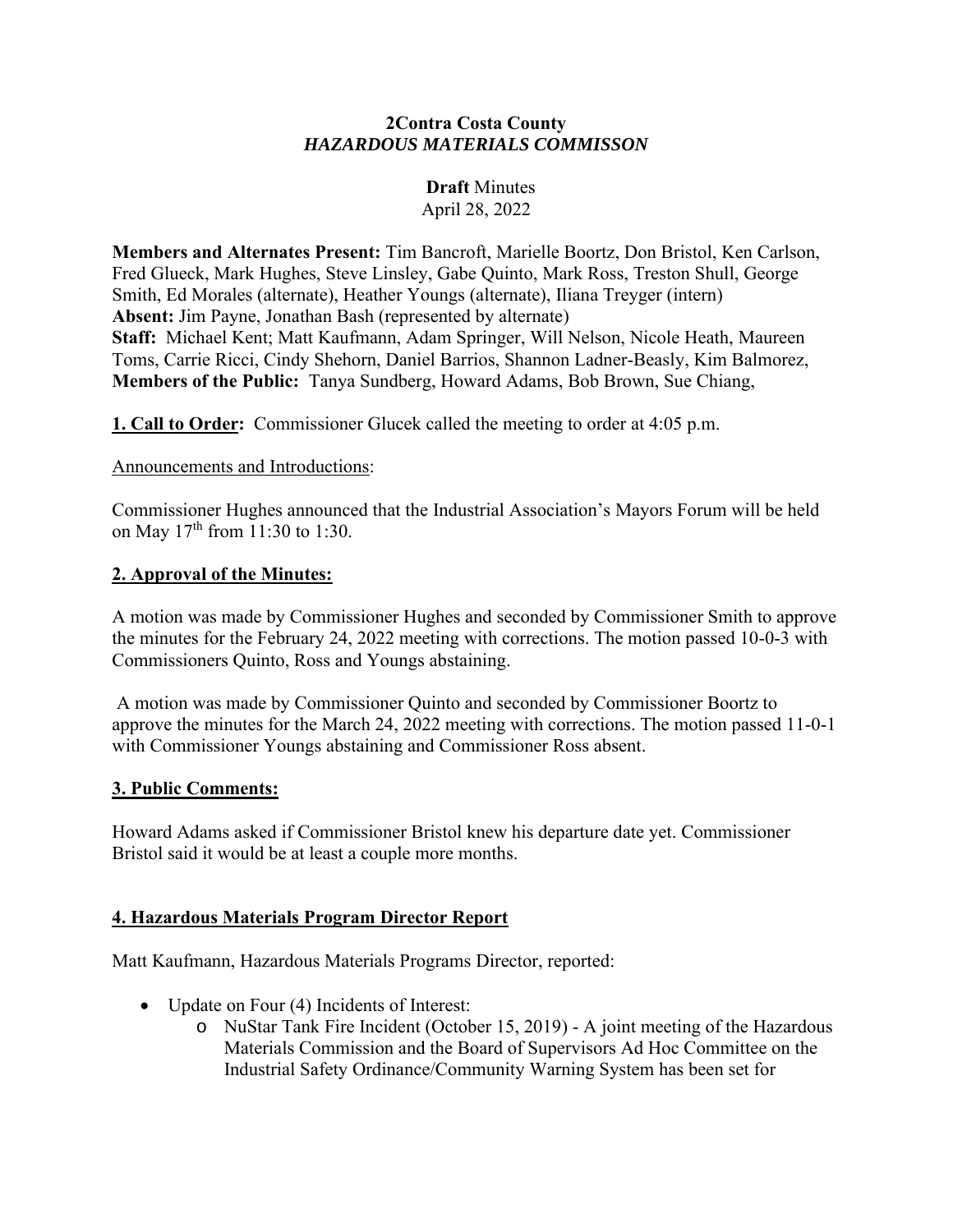Monday, May 16th at 2:00 PM. Staff recommendations regarding the NuStar incident will be presented to Supervisors Gioia and Glover at that time.

- o Chevron Richmond Refinery Oil Spill (February 9, 2021) They will continue to work with County Counsel and Chevron Counsel to prepare an agreement that will allow the full incident investigation report prepared by Chevron to be shared with AcuTech (contractor to the County).
- o Chevron Richmond Refinery Flaring Incident (March 21, 2022) At approximately 7:45 AM on Monday, March 21st, Chevron had a flaring incident. This occurred shortly after workers from the United Steels Workers union took labor action (strike). They requested a 72-hour report for this incident. Chevron submitted a 30-day report for this incident on April 20, 2022.
- o Benicia Wharf Fire At approximately 2:20 pm on April 9, 2022, a fire began on a conveyor belt system that transports petroleum coke from the Valero Refinery onto a ship at the Benicia Pier. The fire then spread to the large timber-built pier. Smoke from this fire entered Contra Costa County and Hazmat personnel were dispatched to assess the extent of the smoke impacts to the county. A public health advisory due to smoke was coordinated at approximately 4:30 pm for Contra Cosa County. The most impacted areas were North Concord, Clyde, and Pittsburg. On April 10, 2022, at 8:00am the smoke advisory was lifted, and the fire was completely extinguished at approximately 12:30pm.
- Interviews have been conducted for the hiring of one Hazardous Materials Technician. The candidate selected to fill this position will now go through the onboarding process over the next month or so.
- They will be hiring a Pollution Prevention Specialist to work primarily in the Green Business Program. This recruitment will be opened any day now.
- They currently have three open Hazardous Materials Specialist positions. The recruitment for this position was posted on April 26, 2022. The final date for applications is May 10, 2022.
- They continue to work with CCHS Personnel and County HR to create a new job classification of Supervising Hazardous Materials Specialist. They are looking to add three positions within the agency in this new job class. The main responsibilities for this new job class will be to provide oversight and direction to their 20 Hazardous Materials Specialists and 1 Hazardous Materials Technician. They will also lead the more complicated inspections and respond to incidents on their incident response team.
- As he has reported to the Commission at previous meetings, they are going through a Certified Unified Program Agency evaluation by the California Environmental Protection Agency. They received an update from CalEPA on April 22nd stating that the Final Summary of Findings would be send to their agency between May 6th and 13th. Upon receipt, he will present the findings to the Commission.
- The Contra Costa County Planning Commission approved the land use permit and California Environmental Quality Impact Report for the Marathon Refinery's project to transition the petroleum refinery to renewable fuels on March 23, 2022. An appeal of this decision will be heard by the Board of Supervisors on Tuesday, May 3rd.
- The Contra Costa County Planning Commission approved the land use permit and California Environmental Quality Impact Report for the Phillips 66 Rodeo Renewed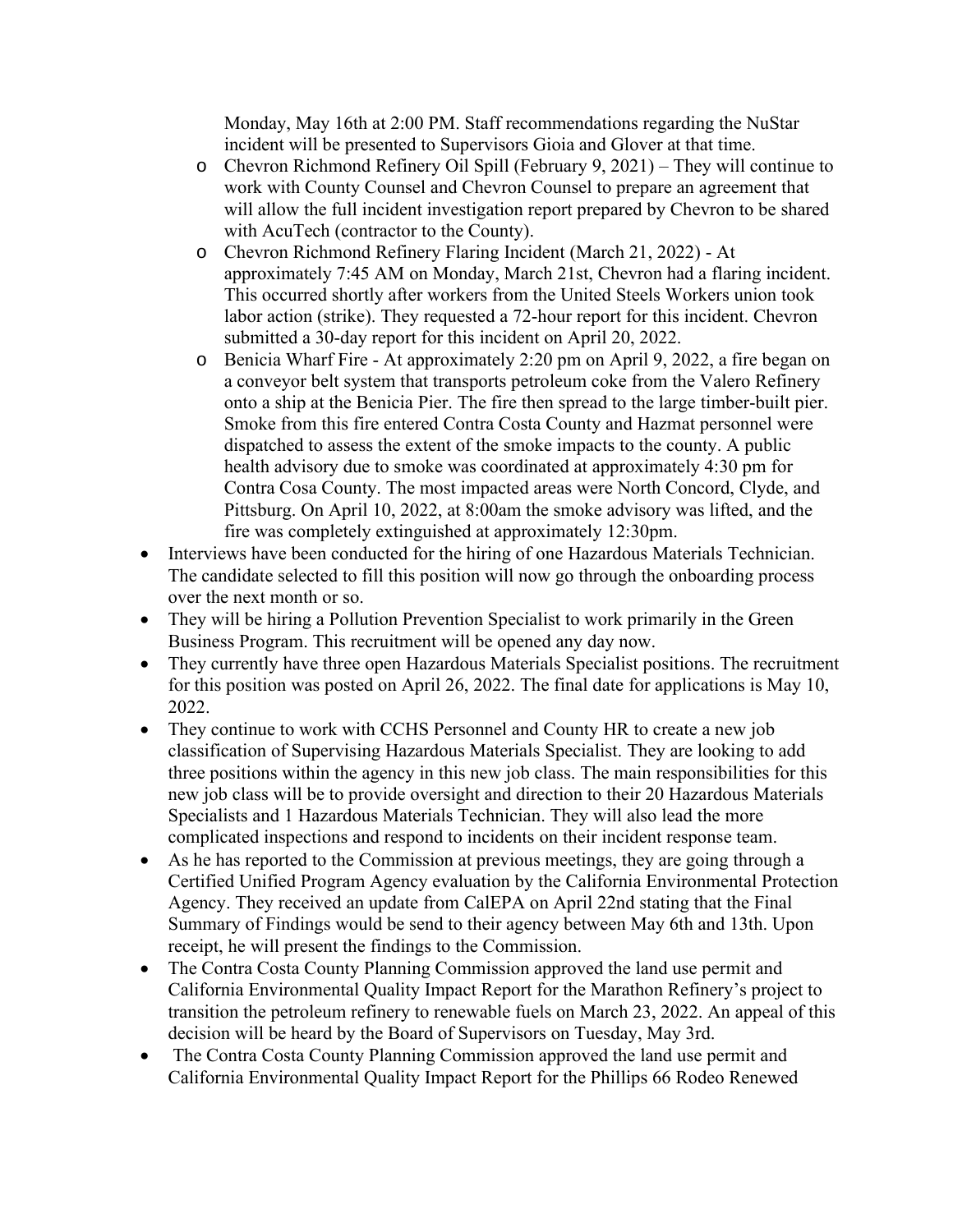Project to transition the petroleum refinery to renewable fuels on March 30, 2022. An appeal of this decision will be heard by the Board of Supervisors on Tuesday, May 3rd.

- The Safety Culture Assessments for three facilities (Chevron Richmond Refinery, P66 Refinery, and Martinez Refining Company) will be presented to the joint Hazardous Materials Commission and the Board of Supervisors Ad Hoc Committee on the Industrial Safety Ordinance/Community Warning System on Monday, May 16th at 2:00 PM.
- They are planning to present the ISO Annual Report to the HazMat Commission after the Safety Culture Assessments have been presented. We will be working with Michael Kent to put this on the Commission's agenda for the May, 2022 meeting.

## **5. Operations Committee Report:**

The Operations committee met on April 8, 2022. They received an update on the recruitment process for the open Environmental Justice seat and the General Public Alternate seat. They also discussed what approach to take for developing a purchasing policy for treated wood products and/or their alternatives. They also reviewed and commented on portions of the Health and Safety Element of the draft update to the County's General Plan.

## **6. Planning and Policy Development Committee Report:**

The Planning and Policy committee met on April 20, 2002. They reviewed the draft Health and Safety Element of the draft update to the County's General Plan. They also reviewed again proposed legislation related to household lithium battery recycling and PFAS content in consumer products and directed staff to continue to track their progression through the legislature.

## **7. Old Business:** None

## **8. New Business:**

## **a) Presentation on PFAS in disposable food ware**

Iliana Treyger, Commission intern, presented her findings on the use of disposable foodware containing potentially containing PFAS at several County Departments (ppt attached). She recommended that the Commission recommend that the update to the County's Environmentally Preferrable Purchasing policy include a section that states:

*3.6.11 Contra Costa County should prohibit the purchase of disposable food ware products that contain PFAS. This includes but is not limited to products such as takeout containers, silverware, plates, and bowls. All compostables must be certified by third-party verification organizations.*

Commissioner Glueck raised concern about how to define whether something contains PFAS because the level of detection is so low that it may not be able to be consistently determined. He also asked about other types of items such as candy bar wrappers and other packaging. Ms.